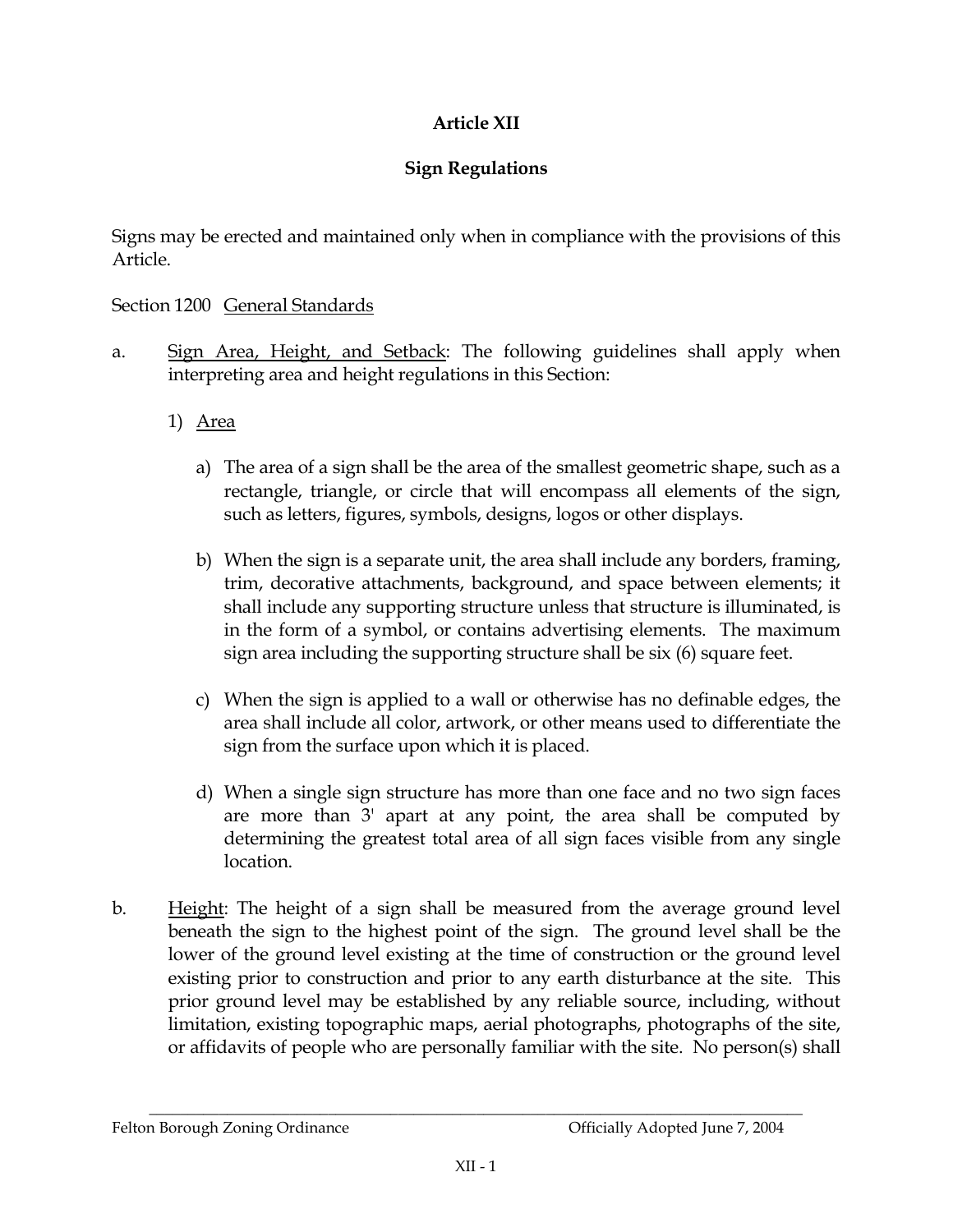artificially increase the maximum height of a sign by altering the grade at the base of the sign by any means.

- 1) No sign shall be higher than the height limitation of the district in which it is located.
- 2) Wall signs may be at any height on the wall to which they are attached, except that they may not extend higher than the top of the wall.
- 3) Roof signs may extend no more than five (5) feet above the lowest point where they are attached to the building and may not extend above the highest point of the roof, except when a sign is located on a flat roof, the total height of the sign shall not extend higher than five (5) feet above the roof.
- Setback: Minimum sign setback shall be in accordance with the zoning district in  $C<sub>1</sub>$ which it is located.
- $\mathbf d$ General Regulations: The following regulations shall apply to all signs in Felton Borough.
	- 1) All signs shall reflect the general character of the neighborhood.
	- 2) All signs shall be constructed of durable materials and maintained in good condition.
	- 3) When a sign becomes unsafe, the Zoning Officer shall give written notice to the owner of the premises on which the sign is located that the sign must be made safe or removed immediately.
	- 4) The areas surrounding all signs shall be maintained in a neat, clean, and attractive condition.
	- 5) All signs shall be removed within 90 days if the purpose for which they were erected no longer exists.
	- 6) No temporary signs shall be permitted except as authorized elsewhere in this Section.
	- 7) No sign shall be located within a street right-of-way, except a government sign, a public utility sign, a non-profit organization sign, or another sign approved by the governing body or the Pennsylvania Department of Transportation. Non-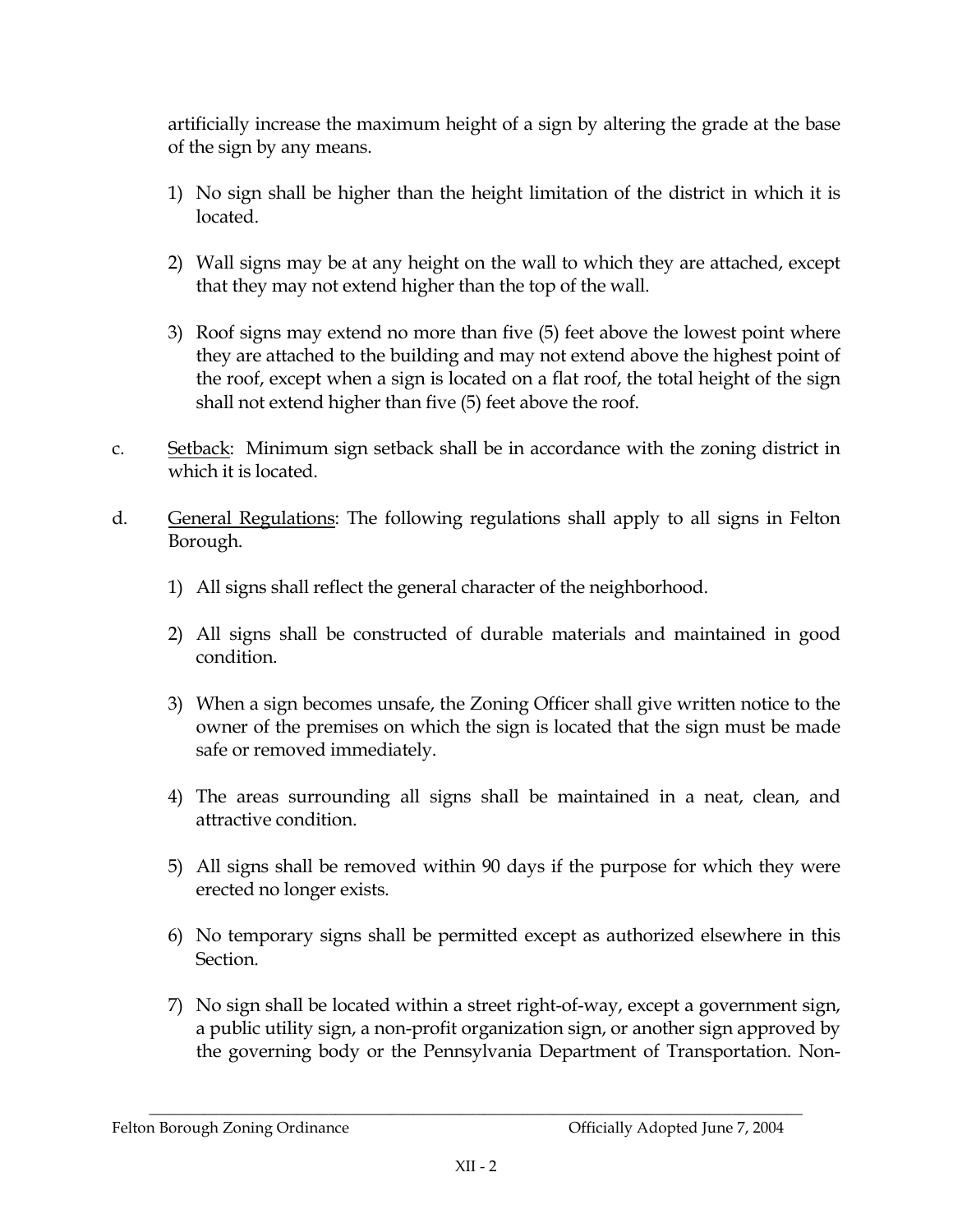profit organizational signs shall not be in conflict with existing or proposed traffic regulatory signs.

- 8) No sign more than 30" high, other than a government sign or temporary traffic/pedestrian controls for construction operations, shall be located within the 75' clear sight triangle of any street intersection or in any other position where it could endanger vehicular or pedestrian traffic by obstructing vision.
- 9) No signs shall be painted, pasted, nailed, stapled, or otherwise attached to utility poles. Nor shall any signs be painted, pasted, nailed, stapled, or otherwise attached to trees, fences, fire hydrants, or in any unauthorized manner to walls or other signs, except for "warning", " no hunting", "no trespassing" or similar signs.
- 10) No sign shall be placed so as to obstruct any door, stairway, window, fire escape, or other means of egress or ingress.
- 11) No sign shall be placed so as to obstruct ventilation or light from a building.
- 12) No overhead sign shall have a clearance of less than 8' between any pedestrian walk and the lowest part of the sign.
- 13) No sign that is parallel to and attached to the face of a building shall project more than 18" over a public sidewalk.
- 14) No sign that is perpendicular to and attached to the face of a building shall project over a public sidewalk nor extend beyond any property line.
- 15) No sign shall have lights or other illuminating devices that constitute a public safety or traffic hazard.
- 16) No sign other than authorized governmental signs shall be permitted which imitates or which might be confused with an official traffic sign or signal, such as (1) by containing the words "Stop" or "Danger" or (2) by including red, green, or yellow lights.
- 17) No sign shall advertise activities or products that are illegal under federal, state, or local municipal laws or regulations.
- 18) No signs shall include statements, words, or pictures that are considered to be vulgar, obscene, or pornographic.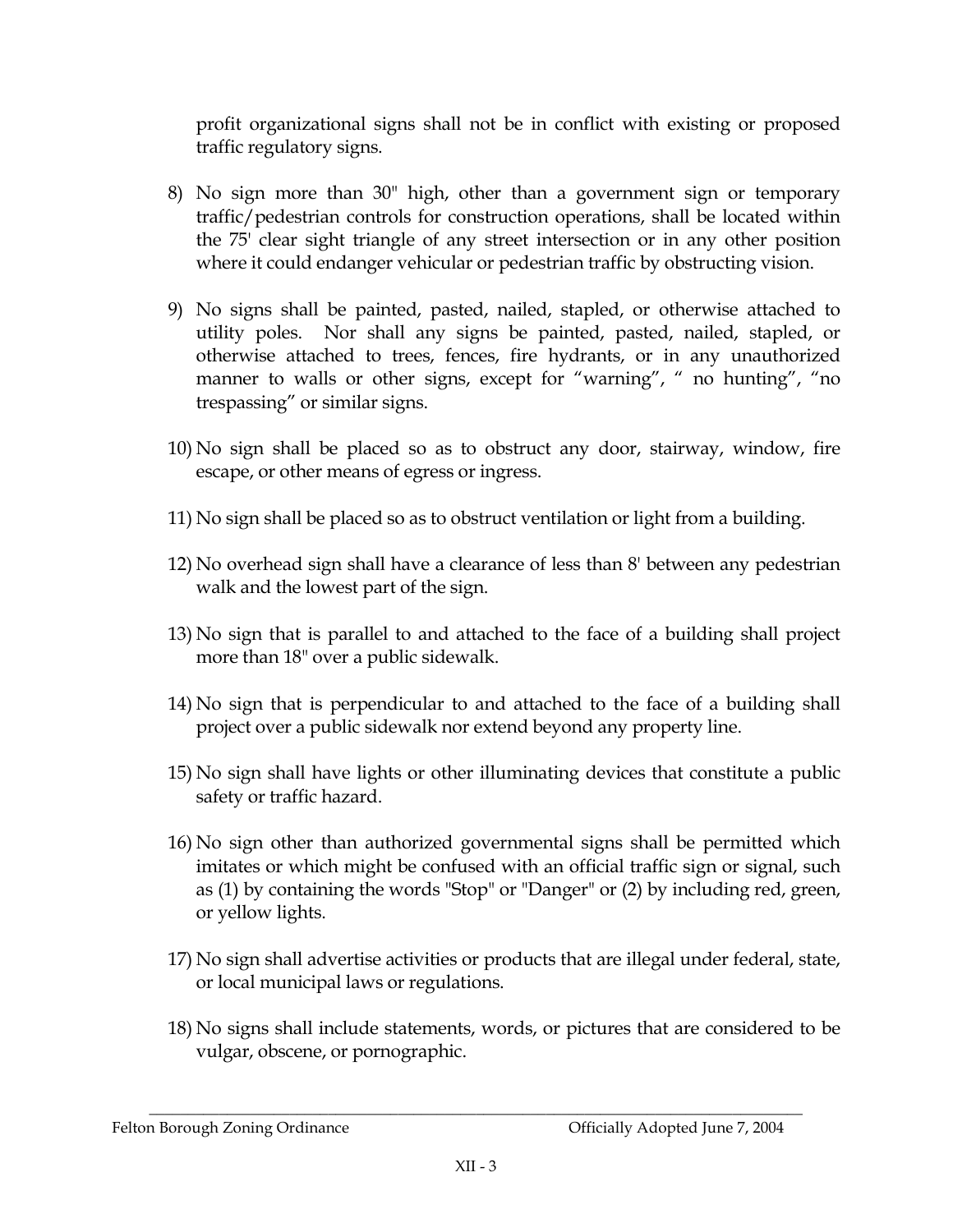- 19) Streamers, banners, pennants, spinners, reflectors, ribbons, tinsel, or similar materials are permitted in the Commercial/industrial and Village Center zoning districts when used in conjunction with a commercial or industrial use.
- 20) No animated, sequential, intermittent, flashing, rotating, or oscillating signs shall be permitted except for time and temperature signs.
- 21) No sign shall emit smoke, visible vapors, particles, sound or odor.
- 22) No permanent inflatable sign shall be permitted. Inflatable signs are permitted as a temporary sign in accordance with the applicable regulations governing temporary signs.
- 23) No open flames shall be permitted as part of a sign display.
- 24) Advertising painted upon or displayed upon a barn or other structure shall be considered a sign and shall comply with the regulations of this Article.
- 25) Any sign which has been authenticated as historically significant by the Pennsylvania Historical Museum Commission, whether original or replica shall be exempt from the regulations of this Section.
- 26) Signs may be interior lighted with non-glaring lights; signs may be externally lighted by lights which are directed downward and shall be shielded so there is no direct light transmitted to other properties or public rights-of-way.
- 27) The light from any illuminated sign shall not adversely affect (1) safe vision of operators of vehicles moving on public or private streets or parking areas, (2) any residential district, or (3) any part of a building or property used for residential purposes.
- 28) No exposed neon tubing or strings of lights shall be permitted to outline buildings, structures, or parts thereof used for commercial, home occupations home businesses or industrial use. Customary holiday decorations may be installed 45 days prior to and removed not later than 30 days after the holiday.
- 29) All electrically illuminated signs shall be constructed to the standards/listing of the Underwriters Laboratories. Inc. and the latest edition of the National Electric Code.
- 30) The display of property address numbers only is not considered a sign under this ordinance and as such is not regulated. If the sign includes other